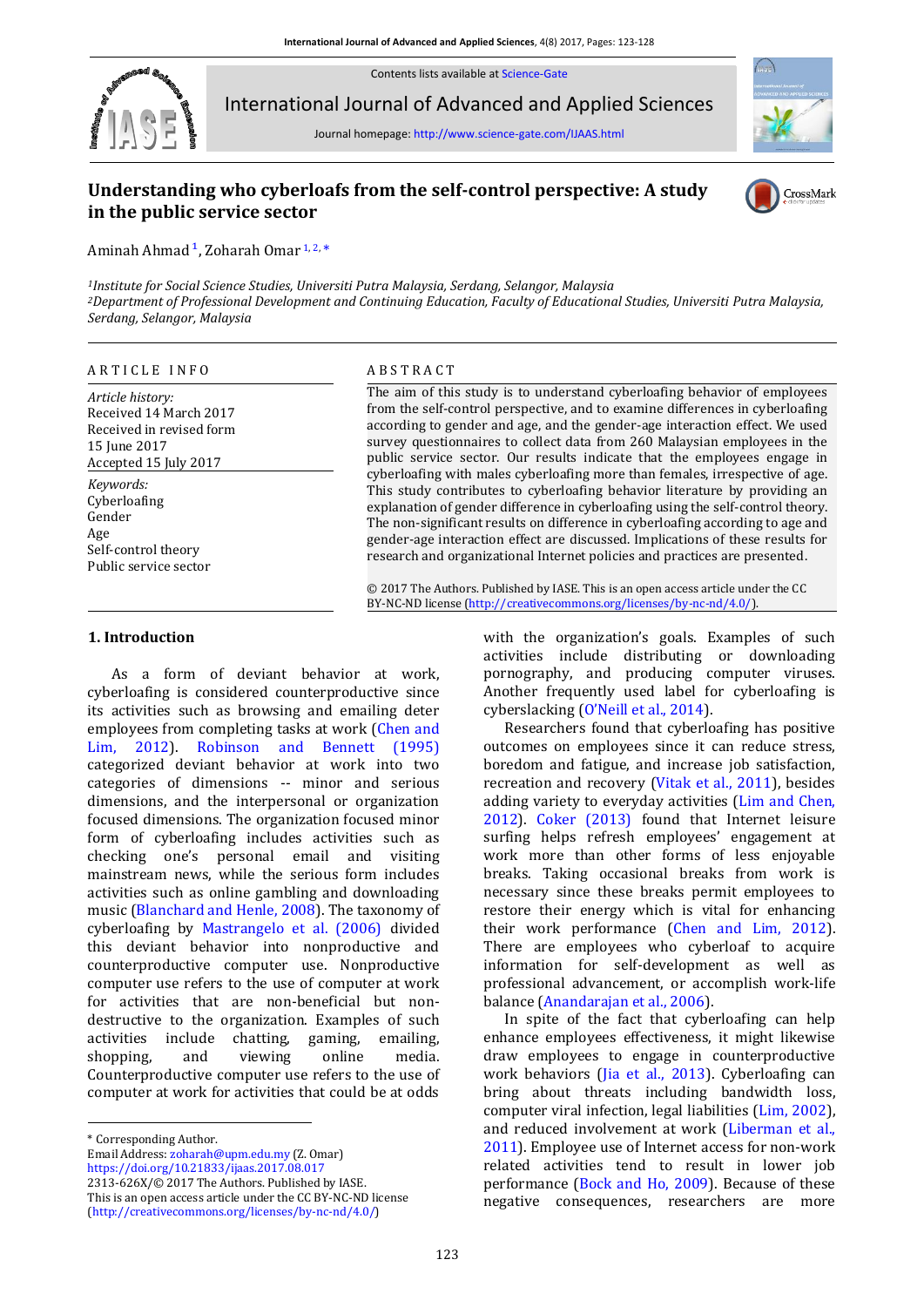concerned to understand cyberloafing behavior among employees.

Despite the empirical evidence on negative effects of deviant behavior including cyberloafing on organizational performance, published work on cyberloafing within the Malaysian context especially in the public sector has been sparse. Past studies on deviant behavior at work in Malaysia did not focus on cyberloafing specifically, but on interpersonal and organizational deviance [\(Ahmad et al., 2016;](#page-4-0)  [Nasurdin et al., 2014\)](#page-4-0). It must be acknowledged that there is an increase in the number of research on cyberloafing in other countries. However, few studies have explained cyberloafing from the selfcontrol perspective. Furthermore, the samples for previous cyberloafing studies consisted of mixed groups of working adults [\(Huma et al., 2017; Jia et](#page-4-0)  [al., 2013\)](#page-4-0) and education institutions [\(Baturay and](#page-4-0)  [Toker, 2015; Blanchard and Henle, 2008\)](#page-4-0) and to the best of our knowledge none in the non-education public service organizations.

# **2. Self-control theory**

The self-control theory, developed b[y Gottfredson](#page-4-0)  [and Hirschi \(1990\),](#page-4-0) is a theory that explains how lack of [self-control](https://en.wikipedia.org/wiki/Self-control) serves as an important factor behind [deviant behavior.](https://en.wikipedia.org/wiki/Criminal_behavior) Based on this theory, deviant behavior is an expression of low self-control. Hence, low self-control individuals tend to engage in deviant behavior because such acts result in the immediate fulfillment of their desires. Additionally, low self-control individuals tend to lack persistence and their involvement in deviant behavior points to their inclination for immediate pleasure and failure to defer pleasure. It can be argued that individuals tend to engage in deviant behavior such as cyberloafing to seek pleasure since it is an easy act and a simple means of satisfying one's desires. [Vazsonyi and Belliston \(2007\)](#page-4-0) found that self-control is a more important predictor of deviant behavior compared to other predictors.

According t[o Gottfredson and Hirschi \(1990\),](#page-4-0) selfcontrol is a factor that is developed since childhood through effective parenting, established at a young age, and remains stable at the adult stage as well as plays an important role in explaining the differences in deviant behavior across individuals. Specifically, it has been noted that consistent parental monitoring and discipline, together with love, leads to the establishment of self-control. Through parental socialization females tend to develop greater selfcontrol as compared to males, and self-control develops with age.

Based on this theory, it has been argued that because most people regard females as in more danger than males with respect to misbehavior, parents tend to monitor the behavior of girls more carefully than that of boys [\(Tittle et al., 2003\)](#page-4-0). This excess monitoring may continue into adulthood as society attempts to lessen opportunities for misbehavior among females. Since social acceptability is closely attached to female role, care

providers tend to socialize girls in such a way that misbehavior is reduced. Hence, females tend to develop greater self-control as compared to males, and they tend to engage less in deviant behavior.

### **3. Literature review and hypothesis development**

#### **3.1. Gender and cyberloafing**

To understand Internet usage behaviors including cyberloafing, gender plays an important role. [Chen and Lim \(2012\)](#page-4-0) studied cyberloafing among alumni members selected from a large Asian university and found that males tend to cyberloaf more than females. Similar results were found by [Jia](#page-4-0)  [et al. \(2013\)](#page-4-0) who studied cyberloafing among a diverse set of working adults in the United States. In another study among American employees, there exists gender differences in cyber-loafing in which females tend to engage more in cyberloafing with respect to variety and frequency of loafing [\(Vitak et](#page-4-0)  [al., 2011\)](#page-4-0). In a Turkish educational setting, [Baturay](#page-4-0)  [and Toker \(2015\)](#page-4-0) found that males cyberloafed more than females. In general, the time that males spent in using the internet was more than females and thus males were more likely to experience greater Internet abuse risk than females [\(Stavropoulos et al., 2013\)](#page-4-0). The literature and the self-control theory seem to support the notion that gender difference exists in cyberloafing with males engaging in it more than females. Hence, the following hypothesis was tested.

H1: Male employees tend to cyberloaf at work more than female employees.

### **3.2. Age and cyberloafing**

The difference in cyberloafing by age has been studied by researchers. A study by [Jia et al. \(2013\)](#page-4-0) has shown that younger employees engage in cyberloafing more than older employees. Similarly, a study by [Vitak et al. \(2011\)](#page-4-0) has also revealed that cyberloafing frequency is greater among younger than older employees. The association between cyberloafing and age has been demonstrated by [Ugrin and Pearson \(2013\)](#page-4-0) who studied North American employees and found that a greater number of older employees viewed social networking as abusive at work more than their younger counterparts, and hence younger individuals were more likely to misuse the Internet more seriously than the older individuals [\(Mastrangelo et al., 2006\)](#page-4-0). The use of Internet was found to be more common among individuals aged between late 20s to early 30s [\(Reed et al., 2005\)](#page-4-0). [Weiser \(2000\)](#page-4-0) found that the use of Internet for emailing was greater among the younger age groups, but appeared to decrease gradually among individuals in the 41-and-older group.

Despite the fact that studies have demonstrated that younger workers cyberloaf more than older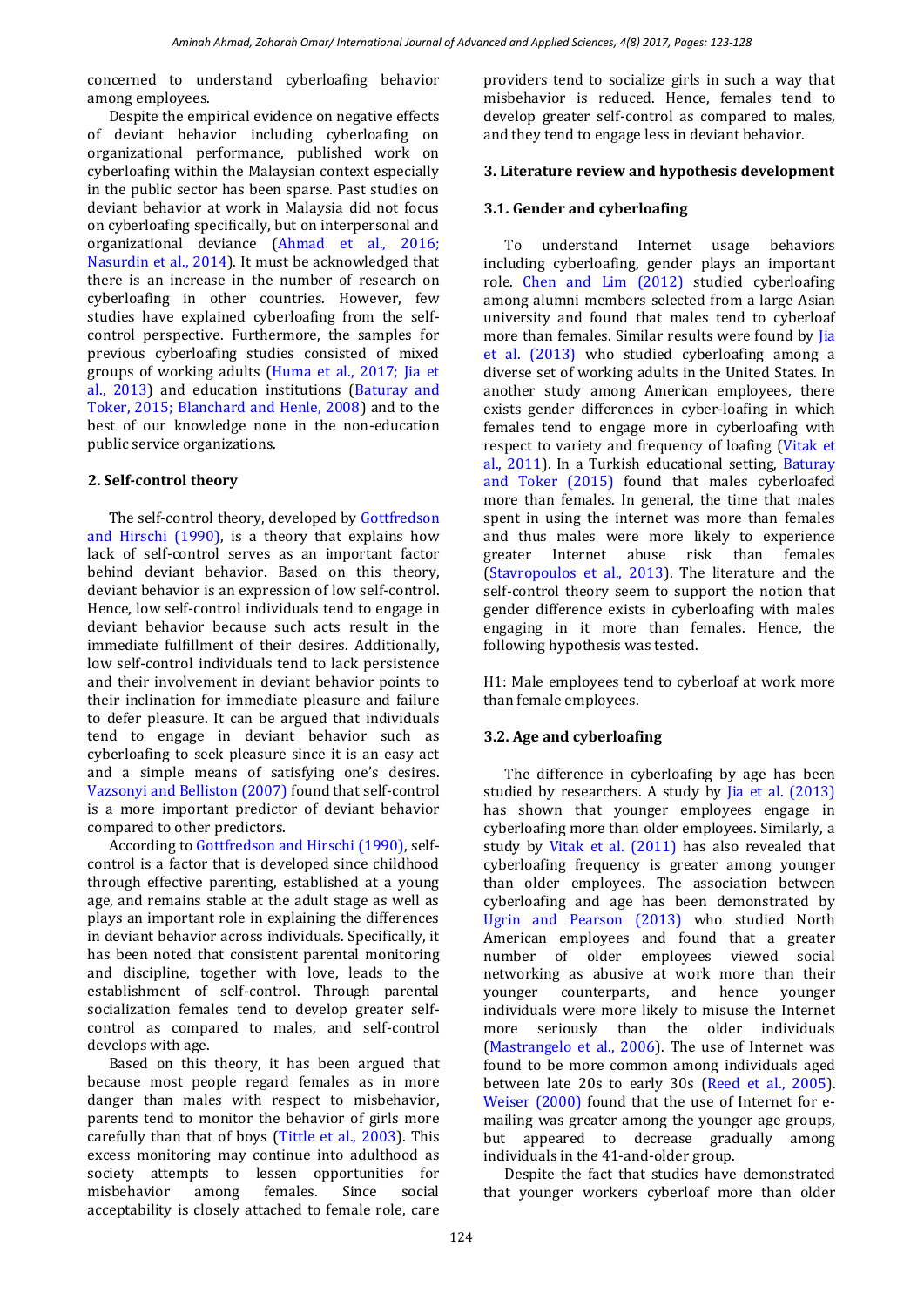workers, an investigation by [Restubog et al. \(2011\)](#page-4-0) among administrative university employees has shown conflicting results. They found that older employees engaged more in cyberloafing than younger employees. Generally, researchers have demonstrated that cyberloafing differs by age, and most studies are supportive of the notion that those who loaf the Internet more are the younger employees. Based on the self-control theory as earlier discussed and previous research findings, we tested the following hypothesis.

H2: Younger employees tend to cyberloaf at work more than older employees.

# **3.3. Gender-Age interaction and cyberloafing**

Few studies have tested gender and age interaction on cyber-related behaviors. [Weiser](#page-4-0)  [\(2000\)](#page-4-0) assessed gender differences in the use of specific Internet applications among a younger age group sample (college students) and a more heterogeneous age group of online sample. Gender differences in specific Internet application preferences were found. Although age-related patterns in specific uses of the Internet were found, none of the gender and age interaction effects were significant, suggesting that differences in males' and females' patterns of Internet use differed little as a function of age. Similarly, [Thayer and Ray \(2006\)](#page-4-0) explored variations in online communication preferences across gender and age and found no significant interaction effect of gender and age. [Helsper \(2010\)](#page-4-0) investigated the role played by generation (eight age groups) in relation to gender differences in breadth of Internet use (number of online activities). The breadth or range of Internet activities undertaken by older Internet users was narrower than younger users, and that females and males differed in range of Internet use for the older age groups.

The effect of gender-generation interaction in breadth of Internet use was significant. The limited studies on gender-age interaction on cyber-related behaviors produced mixed results, and to the best of our knowledge, the gender-age interaction effect on employee cyberloafing behavior has not been reported yet and hence we tested the following hypothesis.

H3: There is a significant gender and age interaction effect on cyberloafing.

# **4. Methodology**

# **4.1. Sample and procedure**

Two hundred and sixty-one employees from a public service organization in Malaysia constituted the survey sample. Self-administered questionnaire was used to gather data. We chose the public organization since in spite of the government's commitment to enhance employee civility through the formation of the Public Complaints Bureau in 2000, the civility can still be improved by reducing employees' negative behavior ([Siddiquee, 2006\)](#page-4-0).

In this survey, the questions were in two languages -- English and Malay, with Malay being the first language and English the second language of Malaysians. Originally, the questions were in English, and before data gathering they were translated to Malay and then back translated to ensure that their meanings were comparable. The participants were assured of the confidentiality of all their responses.

The participants' mean age was  $33.63$  years (SD = 8.41), and there were 153 (58.8%) females and 107 (41.2%) males. Of the 260 participants, 127 (49%) were executives while 133 (51%) non-executives, and 179 (68.8%) had tertiary education and the rest 81 (31.2%) secondary education.

# **4.2. Measures**

Cyberloafing was measured using nine items adapted from two cyperloafing scales by [Blanchard](#page-4-0)  [and Henle \(2008\)](#page-4-0) and [Lim \(2002\),](#page-4-0) two and six items, respectively. A seven-point response choices extending from 1 (never) to 7 (very often) were utilized. The activities include those which have not been included by the pioneering work of [Lim \(2002\),](#page-4-0)  such as writing and reading blogs, and instant messaging which have become commonplace.

In this study, we conducted the social desirability bias test to address the possible limitation arising from responses that might not indicate the actual frequency of engagement in cyberloafing. In this study, the Crowne-Marlowe ten-item short version social desirability scale [\(Crowne and Marlowe, 1960\)](#page-4-0) was used with true and false response options. Employees were requested to indicate whether the statements depict themselves. A sample item is "When I don't know something, I don't at all mind admitting it". We assigned a score of 0 to true and 1 to false option, and reverse coded negative statements. Social desirability test scores may differ among respondents as well as in various settings. We summated the scores to determine the social desirability bias of each respondent and a higher score shows a greater social desirability bias. We then computed the means and standard deviations of the scores. The social desirability bias mean score was low  $(M = 4.43, SD = 1.66)$ , hence indicative of a low response bias in the sample.

### **4.3. Data analysis**

We determined the reliability of the scale and obtained an acceptable Cronbach alpha coefficient of .96. Means and standard deviations for the scale items were computed. We examined the difference by gender (male and female) and age  $\leq 30$  and  $> 30$ years), and the gender-age interaction effect using ANOVA.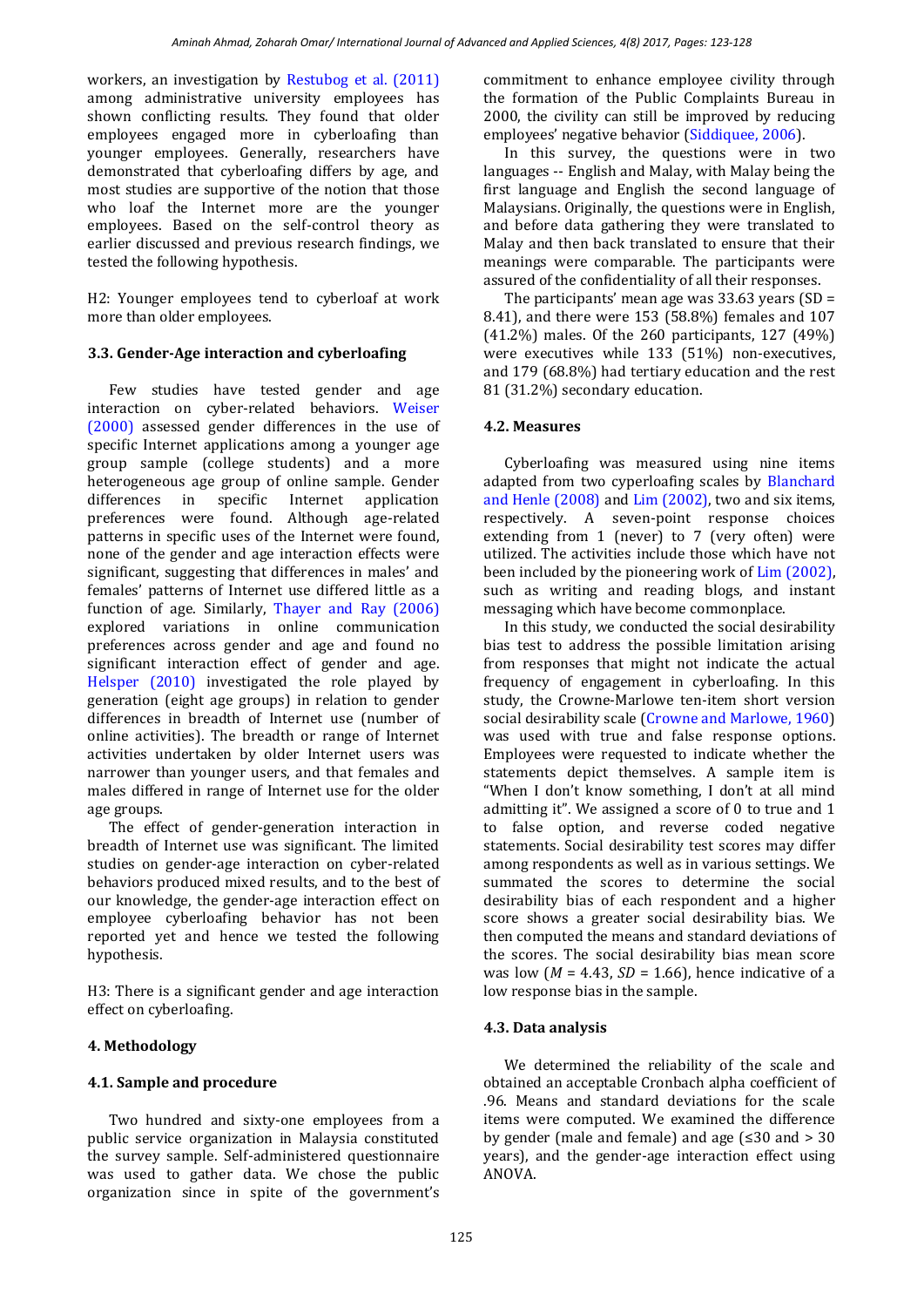#### **5. Results and discussion**

[Table 1](#page-3-0) presents the cyberloafing item means and standard deviations. Overall, the extent of cyberloafing was moderate  $(M = 3.71, SD = 1.85)$ . The item "Receive, send, and check non-work related email" had the highest mean  $(M = 4.00, SD = 1.86)$ , while the item "Browse employment website"

**Table 1:** Means and standard deviations of items measuring cyberloafing

<span id="page-3-0"></span>

| Item                                                                                  | М    | <b>SD</b> |
|---------------------------------------------------------------------------------------|------|-----------|
| Receive, send, and check non-work related email                                       | 4.00 | 1.86      |
| Browse non-work related website (e.g.:<br>entertainment, political, sports, and etc.) | 3.85 | 1.82      |
| Participate in non-related work chat rooms and<br>instant messaging.                  | 3.83 | 2.07      |
| Browse social networking. (e.g. Facebook, Twitter)                                    | 3.82 | 2.05      |
| Write and read blogs                                                                  | 3.73 | 2.13      |
| Play games online                                                                     | 3.57 | 2.27      |
| Download movies and music                                                             | 3.57 | 2.25      |
| Shop online for personal goods                                                        | 3.56 | 2.17      |
| Browse employment website                                                             | 3.44 | 2.22      |
| Overall                                                                               | 3.71 | 1.85      |
|                                                                                       |      |           |

 $(M = 3.44, SD = 2.22)$  had the lowest mean. Overall, the employees were more involved in nonwork related emailing, browsing non-work related websites, instant messaging and social networking. They engaged to a lesser extent in playing games online, downloading movies and music, shopping online, and browsing employment websites [Table 2](#page-3-1) presents the means and standard deviations of cyberloafing by gender and age.

**Table 2:** Summary statistics of cyberloafing by gender and

<span id="page-3-1"></span>

| age      |           |     |      |      |  |  |  |  |
|----------|-----------|-----|------|------|--|--|--|--|
| Variable | Category  | N   | М    | SD   |  |  |  |  |
| Gender   | Male      | 107 | 4.20 | 1.94 |  |  |  |  |
|          | Female    | 153 | 3.36 | 1.70 |  |  |  |  |
| Age      | $\leq 30$ | 130 | 3.82 | 1.75 |  |  |  |  |
|          | > 30      | 130 | 3.59 | 1.94 |  |  |  |  |

Results of ANOVA revealed that the main effect of gender on cyberloafing was significant  $(F_{1,256} =$ 13.87,  $p = .00$ ) such that male employees cyberloafed at work more than female employees, thus supporting H1. However, the main effect of employee age on cyberloafing was not significant ( $F_{1,256} = 1.16$ , p = .28) and therefore, this does not support H2 on age difference in cyberloafing [\(Table](#page-3-2) 3). The interaction effect of gender and age on cyberloafing was not significant ( $F_{1,256} = .12$ ,  $p = .73$ ) such that for both male and female employees, the extent of cyberloafing did not differ significantly irrespective of whether they are in the younger or older age category. The results indicate that the predictive power of gender on cyberloafing was not contingent upon employee age category. Hence, the results do not support the hypothesis that cyberloafing is dependent on age-gender interaction (H3).

The significant difference by gender is in line with the results of previous studies [\(Vitak et al., 2011; Lim](#page-4-0)  [and Chen, 2012; Jia et al., 2013; Baturay and Toker,](#page-4-0)  [2015\)](#page-4-0) whereby males were found to be more significantly involved in cyberloafing than females. From the self-control perspective, females tend to have stronger self-control than males and hence engage less in deviant behavior. This is so because the danger associated with misbehaving among females is perceived as greater than among males, and thus girls are monitored more closely by their parents than boys with the hope that they do not engage in deviant behavior.

**Table 3:** ANOVA for cyberloafing by gender and age

<span id="page-3-2"></span>

| Lable 5: ANOVA TOL CYDELIOAITIIG DY GEHUEL AIIU AGE |     |        |       |      |     |
|-----------------------------------------------------|-----|--------|-------|------|-----|
| Variable                                            | df  | SS     | ΜS    |      |     |
| Gender                                              |     | 45.15  | 45.15 | 3.87 | .00 |
| Age                                                 |     | 3.79   | 3.79  | 1.16 | .28 |
| Gender x Age                                        |     | 0.39   | 0.39  | 0.12 | .73 |
| Error                                               | 256 | 833.54 | 3.26  |      |     |
| Total                                               |     | 882.87 |       |      |     |

Previous studies have provided several explanations for the gender difference in cyberloafing. Males were more confident than females in the use of Internet [\(Weiser, 2000;](#page-4-0)  [Hargittai and Shafer, 2006\)](#page-4-0). Women tend to view cyberloafing as an unproductive activity because of their greater anxiety and inability to take advantage of the information available from the Internet [\(Chen](#page-4-0)  [and Lim, 2012\)](#page-4-0), and thus women tend to cyberloaf less than men. Men tend to view cyberloafing at work as positive and hence are more likely to cyberloaf [\(Lim and Chen, 2012\)](#page-4-0).

Although technological abilities, confidence in Internet use, higher web familiarity as well as positive perceptions could be associated with greater engagement in cyberloafing, a study conducted by [Restubog et al. \(2011\)](#page-4-0) on administrative and non-academic university employees revealed that low self-control employees are more probable to engage in cyberloafing. It is possible that despite these positive qualities, males tend to be less successful in controlling themselves from engaging in cyberloafing. We regard our results on gender difference in cyberloafing as supportive of the self-control theory.

However, the non-significant difference in cyberloafing according to age does not seem to support the self-control theory. Although it is acknowledged that self-control may improve as individuals grow older [\(Gottfredson and Hirschi,](#page-4-0)  [1990\)](#page-4-0), and researchers have acknowledged that there are empirical support for the age-deviance relationship [\(Loeber and Farrington, 2014;](#page-4-0)  [Farrington et al., 2013\)](#page-4-0), [Tittle et al. \(2003\)](#page-4-0) found that self-control could not explain misbehavior among different age groups. As cyberloafing behaviour is often engaged in when employees have access to the Internet at work, this could serve as a situational trigger for the behavior [\(Weatherbee,](#page-4-0)  [2014\)](#page-4-0), and in this study, since the opportunities may be equally available to younger and older employees, it is therefore likely that the tendency to cyberloaf among both age groups is not significantly different.

Similarly, it can be argued that since technological skills is associated with the Internet abuse, and younger employees have greater skills, thus increasing the probability of their engagement in deviant behavior [\(Stavropoulos et al., 2013\)](#page-4-0), it is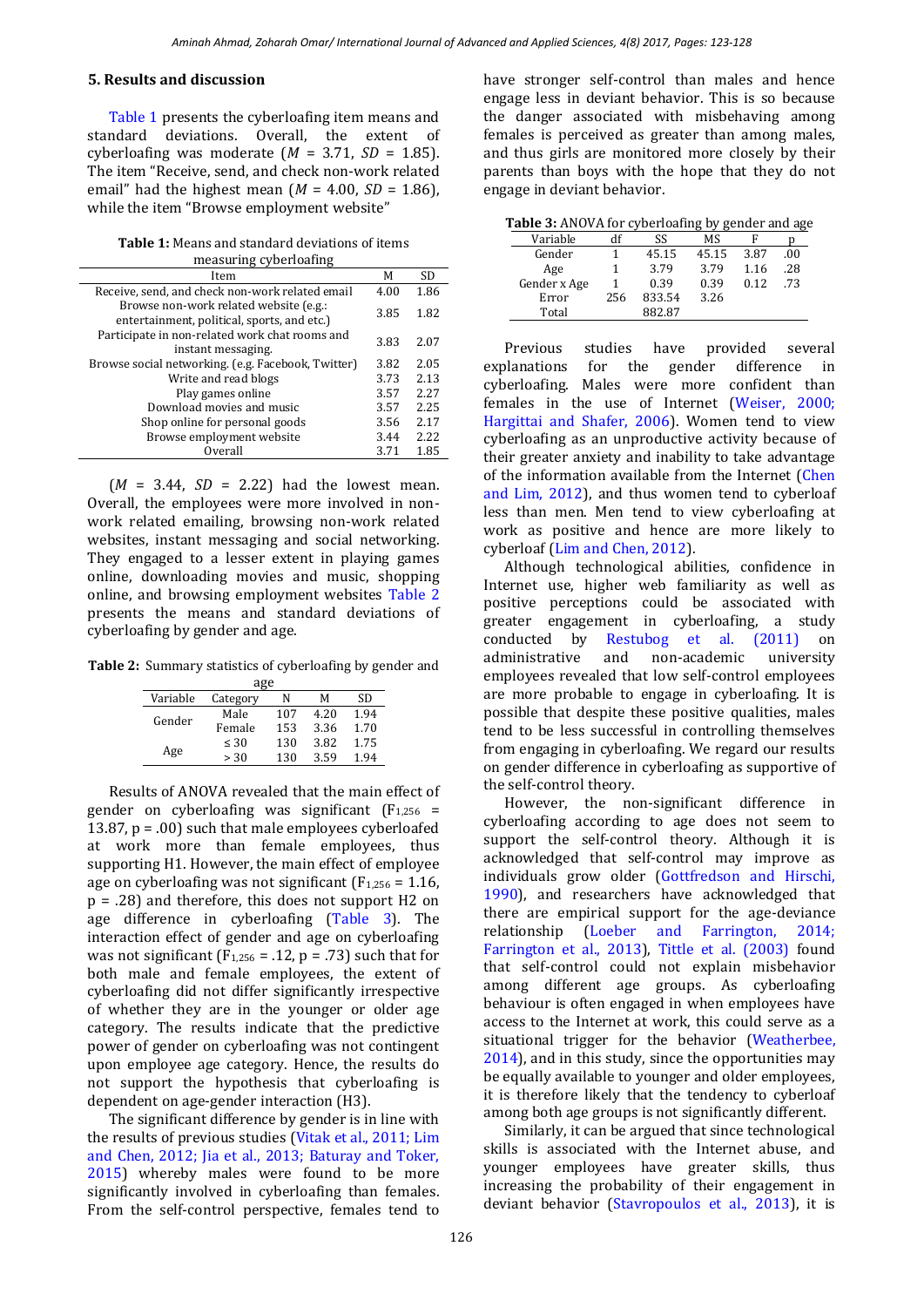probable that the older age group has gradually catched up with the lag in IT skills and hence are as computer savvy as their younger counterparts. The acquired skills may serve as another possible precondition that drives low self-control older employees to engage in cyberloafing.

Studies conducted on employees have shown, to a certain extent, the benefits of blocking black listed websites using reminders to reduce the cyberloafing behavior [\(Glassman et al., 2015\)](#page-4-0), and employing monitoring systems to monitor the Internet activities and employing punishments on employees who have been caught cyberloafing (Ugrin and [Pearson, 2013\)](#page-4-0). However, studies by Tittle [et al.](#page-4-0)  [\(2003\)](#page-4-0) and [Restubog et al. \(2011\)](#page-4-0) revealed that low self-control employees had greater propensity to engage in deviant behavior, and monitoring low selfcontrol employees through, for example, tracking employees' email and other Internet activities followed by disciplinary actions, may help organizations to deter cyberloafing. Additionally, a study by [Vazsonyi and Belliston \(2007\)](#page-4-0) has also found that self-control is a more important predictor of deviant behavior, compared to other predictors. According to [Vitak et al. \(2011\),](#page-4-0) self-control, to a certain extent, can be restored by making employees aware of the linkage between deviant behavior and potential negative work outcomes. Hence, employers need to create awareness of the negative consequences of cyberloafing to deter this behavior.

There are a few probable limitations of this present study. Our results may be vulnerable to problems associated with common method variance since our data were gathered through self-reports. However, since this study examined individual experiences in cyberloafing, a deviant behavior, it is acceptable to use self-report measures. Besides, as indicated b[y Spector \(2006\),](#page-4-0) the problem of common method variance has been for the most part overstated. We have a few reasons for believing that the problem pertaining to social desirability response is not a major limitation in this present study. First, the anonymous data obtained probably reduced the problem associated with social desirability responses. Second, the social desirability bias test that we conducted using the scale by [Crowne and Marlowe \(1960\)](#page-4-0) produced a mean score of 4.42 showing a low response bias. Besides selfreport, the sample, consisting of Malaysian employees in the public service sector, may pose another limitation to this study and this may affect the generalizability of the findings. There is, therefore, a need to conduct studies on employees from the private industries before the findings can be generalized to other populations.

### **6. Conclusion**

We conclude that irrespective of age, employees engage in cyberloafing and the engagement of males in cyberloafing is more than females. The gender difference in cyberloafing may be explained by the self-control theory. Employee engagement in cyberloafing has significant implications for employers since it has turned out to be a pervasive employee problem for organizations. It implies the need for organizations to monitor the use of the Internet by employees and to detect illegal usage to curb this problem. As for researchers, when examining factors that contribute to cyberloafing, they may need to consider self-control as one of the possible factors, and gender as a likely moderating or a contigency variable. The non-significant findings on difference in cyberloafing by age and the genderage interaction effect suggest the need to further examine this phenomenon.

#### **Acknowledgement**

This work (Project No. 06-02-12-2251RU) was financially supported by the Research University Grant Scheme of Universiti Putra Malaysia under Grant number 06-02-12-2251RU. The authors are thankful to Universiti Putra Malaysia for the support.

#### <span id="page-4-0"></span>**References**

- Ahmad A, Omar Z, Radzali FM, and Saidu MB (2016). Religiosity and emotional stability as determinants of citizenship and deviant behavior at work. The Social Sciences, 11(22): 5520- 5525.
- Anandarajan M, Paravastu N, and Simmers CA (2006). Perceptions of personal Web usage in the workplace: A Q-methodology approach. Cyber Psychology Behavior, 9(3): 325-335.
- Baturay MH and Toker S (2015). An investigation of the impact of demographics on cyberloafing from an educational setting angle. Computers in Human Behavior, 50: 358-366.
- Blanchard A and Henle C (2008). Correlates of different forms of cyberloafing: The role of norms and external locus of control. Computers in Human Behavior, 24(3): 1067-1084.
- Bock GW and Ho SL (2009). Non-work related computing (NWRC). Communications of the ACM, 52(4): 124-128.
- Chen DJ and Lim VK (2012). Strength in adversity: The influence of psychological capital on job search. Journal of Organizational Behavior, 33(6): 811-839.
- Coker BL (2013). Workplace Internet leisure browsing. Human Performance, 26(2): 114-125.
- Crowne DP and Marlowe D (1960). A new scale of social desirability independent of psychopathology. Journal of Consulting Psychology, 24(4): 349-354.
- Farrington DP, Piquero AR, and Jennings WG (2013). Offending from childhood to late middle age: Recent results from the Cambridge Study in delinquent development. Springer Science and Business Media, Berlin, Germany.
- Glassman J, Prosch M, and Shao BBM (2015). To monitor or not to monitor: Effectiveness of a cyberloafing countermeasure. Information and Management, 52(2): 170-182.
- Gottfredson MR and Hirschi T (1990). A general theory of crime. Stanford University Press[, Palo Alto, USA.](https://www.google.com/search?biw=1024&bih=445&q=Palo+Alto+California&stick=H4sIAAAAAAAAAOPgE-LUz9U3MMm1KC5R4gAx0wxMkrW0spOt9POL0hPzMqsSSzLz81A4VhmpiSmFpYlFJalFxQBd_G8rQwAAAA&sa=X&ved=0ahUKEwjJq_KG_9XUAhVhM5oKHRmeB0MQmxMImAEoATAX)
- Hargittai E and Shafer S (2006). Differences in actual and perceived online skills: The role of gender. Social Science Quarterly, 87(2): 432-448.
- Hayer SE and Ray S (2006). Online communication preferences across age, gender, and duration of internet use. CyberPsychology and Behavior, 9(4): 432-440.
- Helsper EJ (2010). Gendered internet use across generations and life stages. Communication Research, 37(3): 352-374.